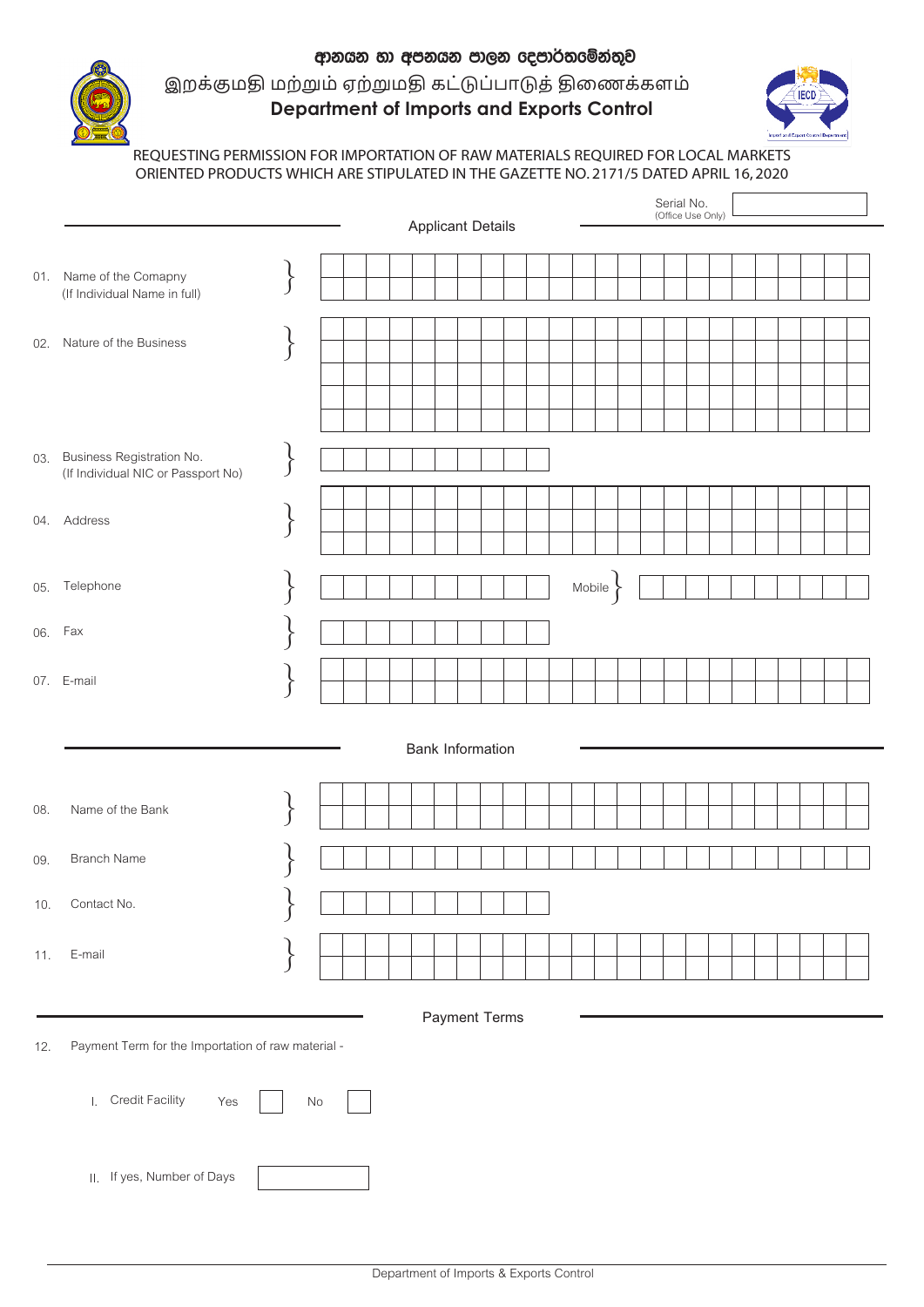| 13. | Please attach copies of the following documents |                                                                       |  |  |  |  |
|-----|-------------------------------------------------|-----------------------------------------------------------------------|--|--|--|--|
|     | $\blacktriangledown$                            | Proforma Invoice                                                      |  |  |  |  |
|     | ☑                                               | Business Registration Certificate / Company Incorporation Certificate |  |  |  |  |
|     | $\blacktriangledown$                            | Company Information Article                                           |  |  |  |  |
|     | ☑                                               | Form 20                                                               |  |  |  |  |
|     | ☑                                               | Purchase Orders (If avilable)                                         |  |  |  |  |
|     |                                                 | Item Information                                                      |  |  |  |  |

Information of the Required Raw Materials 14.

|              | Item | HS Code | Quantity | Unit<br>(Kg/ etc.) | Value<br>(/ Currency) | Country of Origin | Justification<br>Write or Attach |
|--------------|------|---------|----------|--------------------|-----------------------|-------------------|----------------------------------|
| $ 01\rangle$ |      |         |          |                    |                       |                   |                                  |
| 02           |      |         |          |                    |                       |                   |                                  |
| 03           |      |         |          |                    |                       |                   |                                  |

Details of **Imports** of the same raw-materials for the previous year. 15.

|              | Item | HS Code | Quantity | Unit<br>(Kg/ etc.) | Value<br>(/ Currency) | Country of Origin |
|--------------|------|---------|----------|--------------------|-----------------------|-------------------|
| 01           |      |         |          |                    |                       |                   |
| $ 02\rangle$ |      |         |          |                    |                       |                   |
| 03           |      |         |          |                    |                       |                   |

**Declaration**

Declaration of the Importer 16.

> I declare that the above details provided by me are true and correct and assure that the above mentioned raw materials are critical to maintain the production of the company.

Hence, I kindly request you to grant the approval to import the items I have mentioned above.

Signature ..................................................................................... (Digital Signature of the Authorized Officer of the Company/ Applicant) 17.

Designation with official stamp ....................................................... 18.

Date ........................................................... 19.